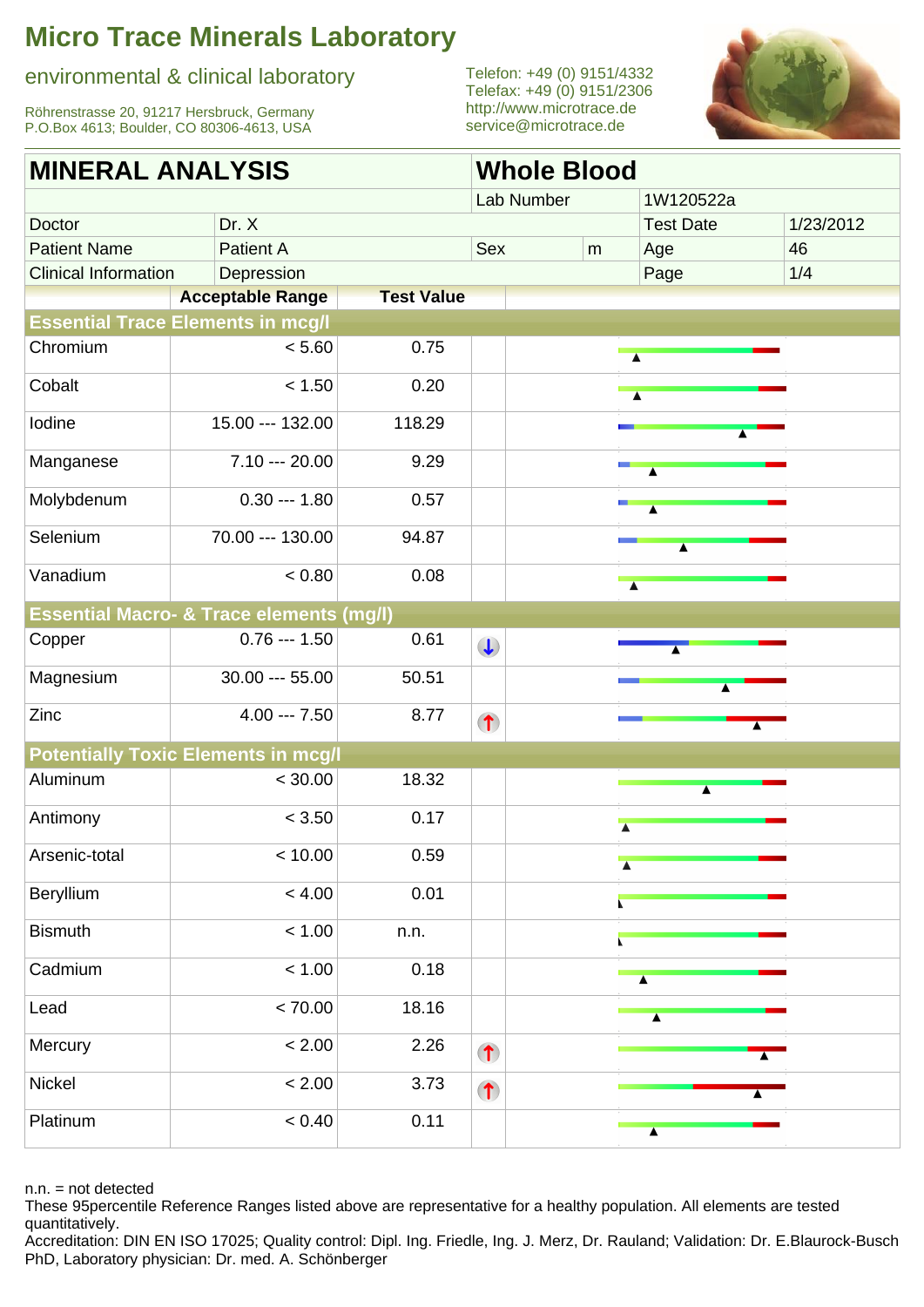### environmental & clinical laboratory

Röhrenstrasse 20, 91217 Hersbruck, Germany P.O.Box 4613; Boulder, CO 80306-4613, USA

Telefon: +49 (0) 9151/4332 Telefax: +49 (0) 9151/2306 <http://www.microtrace.de> service@microtrace.de



| <b>MINERAL ANALYSIS</b> |                                            |                   | <b>Whole Blood</b> |           |      |     |  |  |  |  |
|-------------------------|--------------------------------------------|-------------------|--------------------|-----------|------|-----|--|--|--|--|
| <b>Patient Name</b>     | <b>Patient A</b>                           |                   | Lab Number         | 1W120522a | Page | 2/4 |  |  |  |  |
|                         | <b>Acceptable Range</b>                    | <b>Test Value</b> |                    |           |      |     |  |  |  |  |
|                         | <b>Potentially Toxic Elements in mcg/l</b> |                   |                    |           |      |     |  |  |  |  |
| Silver                  | < 1.00                                     | 0.14              |                    |           |      |     |  |  |  |  |
| Thallium                | < 0.60                                     | 0.03              |                    |           |      |     |  |  |  |  |
| Tin                     | < 2.00                                     | 0.18              |                    |           |      |     |  |  |  |  |
| Uranium 238             | < 1.00                                     | 0.01              |                    |           |      |     |  |  |  |  |
| Zirconium               | < 55.00                                    | 1.93              |                    |           |      |     |  |  |  |  |

PhD, Laboratory physician: Dr. med. A. Schönberger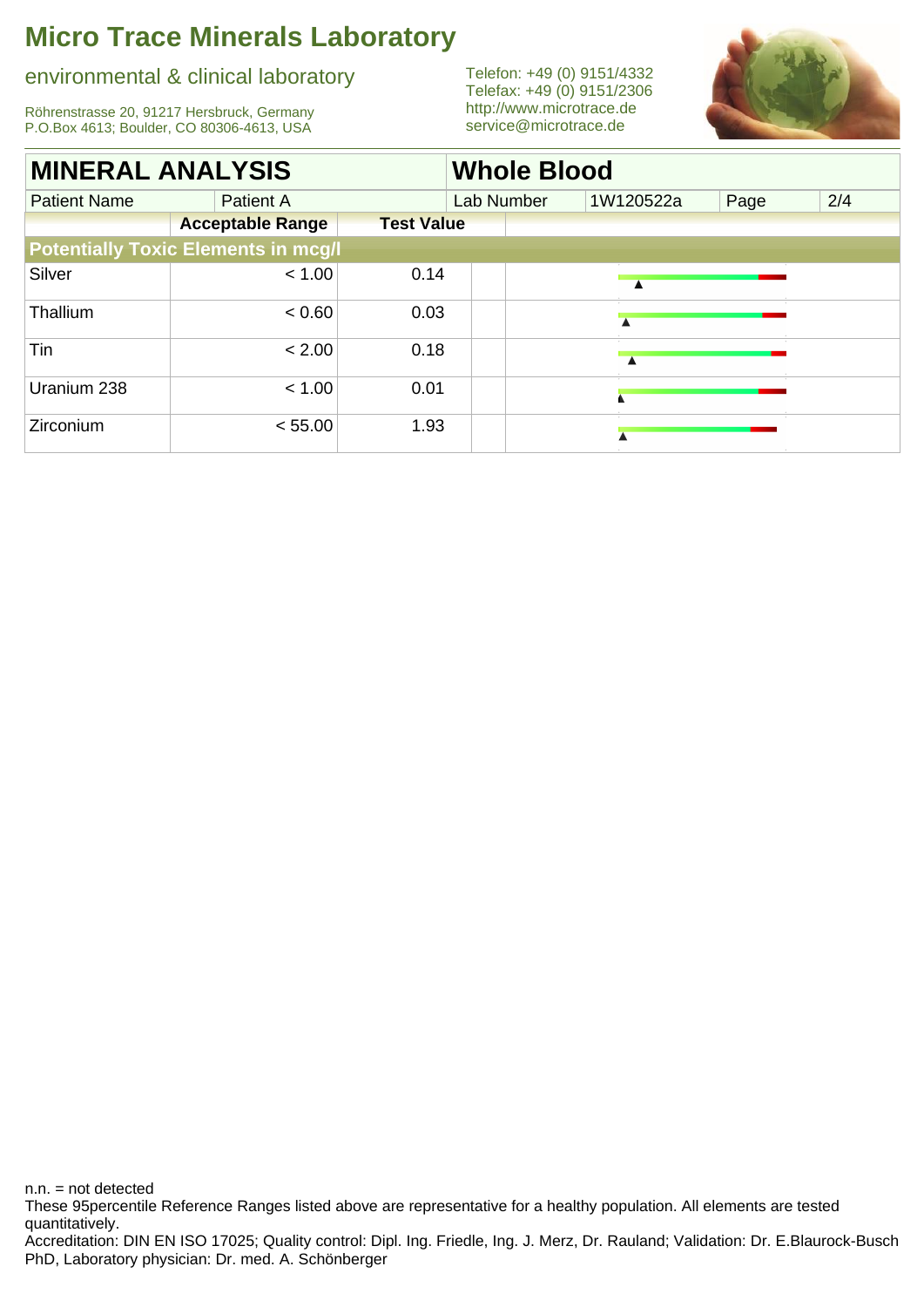#### environmental & clinical laboratory

Röhrenstrasse 20, 91217 Hersbruck, Germany P.O.Box 4613; Boulder, CO 80306-4613, USA

Telefon: +49 (0) 9151/4332 Telefax: +49 (0) 9151/2306 <http://www.microtrace.de> service@microtrace.de



### **MINERAL ANALYSIS**

Patient Name Patient A

**Whole Blood**

Patient A **Lab Number 1W120522a** Page 3/4

**Blood is a transport medium and the concentrations of essential elements found in blood reflect the body's immediate nutritional status, and factors influencing uptake and distribution. The presence of toxic metals in blood suggests immediate exposure and indicates the need for medical attention. The information contained in this elemental analysis report is designed as an interpretive adjunct to normally conducted diagnostic procedures. The findings are best viewed in the context of a medical examination and history.**

**Reference ranges listed are obtained, if available, from the CDC (Center for Disease Control), the WHO (World Health Organisation) and Environmental Agencies and are updated accordingly. If a reference range is not given by those agencies, general laboratory procedures are utilized to obtain a statistical reference range in the 95percentile. For more information, please contact us: service@microtrace.de or www.microtrace.de**

COPPER (Cu) is an essential metalloenzyme needed for hemoglobin synthesis. It readily complexes with L-amino acids, which facilitate its absorption from the stomach and duodenum. There are three distinct syndromes of deficiency: The first is characterized by anemia and hypoprotenemia and is easily corrected with combined copper and iron supplementation. The second occurs in malnourished infants, receiving high-calorie, low copper diets. Neutropenia, anemia, diarrhea, bone changes and hypocupremia respond to copper therapy. The third is the genetic defect, Menke's syndrome, in which copper is not absorbed from the intestinal mucosa. Results are low blood, liver and hair copper levels.

DEFICIENCY SYMPTOMS: reduced hemoglobin synthesis, impaired iron metabolism, hypochromia, microcytic anemia, Kwashiorkor, heart and liver disease, poor growth and development, infertility, pancreatic dysfunction, progressive mental deterioration and defective keratinization of hair.

RECOMMENDED DAILY ALLOWANCE (USA) : Adults (18 years and older):

900mcg for adults; 1000mcg for pregnant women; 1300mcg for nursing women; 890mcg for adolescents 14-18 years old. Surveys suggest that most Americans consume less than the RDA for copper each day. Vegan diets appear to provide adequate amounts of copper.

SOURCES: liver, shellfish, kidneys, egg yolk, legumes and nuts.

THERAPEUTIC CONSIDERATION: deficiency may be due to a lack of metalloenzymes in the liver. Tyramine (tyrosine + amine) increases copper absorption. Citrus fruits increase the absorption in the small intestine, and glutamine increases copper transport into blood and tissues.

MERCURY (Hg): Elemental mercury is easily converted to organic mercury by living systems. Symptoms of poisoning include inactivation of enzyme function, birth defects, brain damage and other central nervous system disorders. Early symptoms of mercury overexposure include insomnia, dizziness, fatigue, drowsiness, weakness, depression, tremors loss of appetite, loss of memory, nervousness, headache, dermatitis, numbness, and tingling of lips and feet, emotional instability and kidney damage. Symptoms of acute toxicity: loss of teeth, extreme tremor, mental and emotional disorders, kidney failure. Neurological ailments may be linked to chronic mercury exposure.

SPECIFICS: Mercury remains in the blood stream for 24 to a maximum of 72 hours and high levels confirm immediate and acute exposure.

SOURCES: overexposure may stem from paints, explosives, electrical apparatus, batteries, mercurial diurectics, fungicides, fluorescent lamps, cosmetics, hair dyes, amalgams in dentistry, contaminated seafood, petroleum products, and vaccines containing thiomersal. Improper disposal of broken mercury thermometers and other apparatuses that use mercury including button cells and tube lights may also result in mercury exposure.

NUTRITIONAL RECOMMENDATION: increase intake of cysteine and antioxidant intake, esp selenium and vitamin E and cysteine.

CHELATION INFORMATION: Chelating agents such as DMPS and DMSA are known to bind mercury, resulting in increased urinary excretion. DTPA and EDTA do not bind mercury in any significant way- A comparison of pre and post urine Hg levels, allows observation of the patient's response to provocation treatment. Hair mercury levels reflect on longterm exposure.

 $n.n.$  = not detected

These 95percentile Reference Ranges listed above are representative for a healthy population. All elements are tested quantitatively.

Accreditation: DIN EN ISO 17025; Quality control: Dipl. Ing. Friedle, Ing. J. Merz, Dr. Rauland; Validation: Dr. E.Blaurock-Busch PhD, Laboratory physician: Dr. med. A. Schönberger